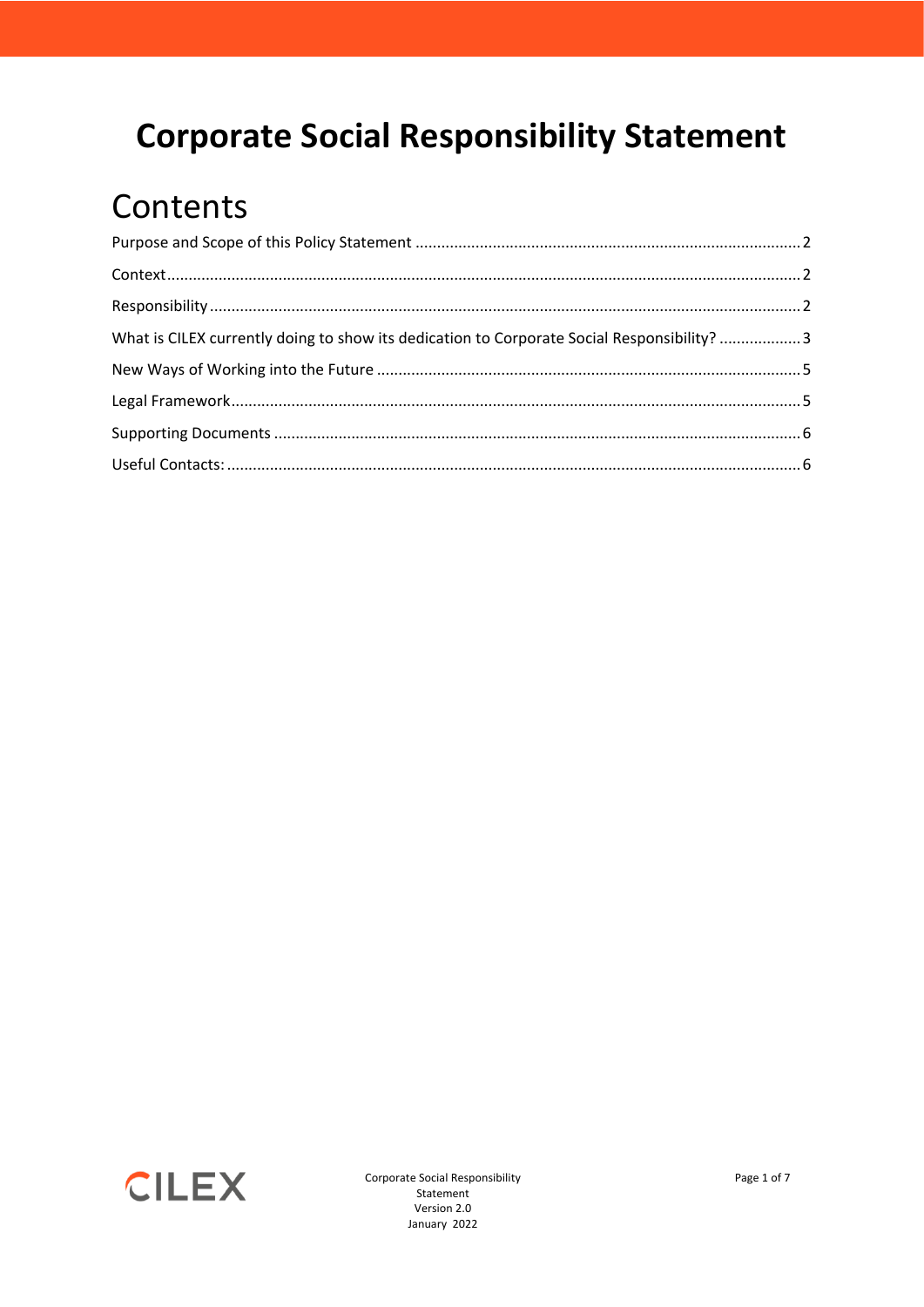## <span id="page-1-0"></span>Purpose and Scope of this Policy Statement

CILEX (the professional association for Chartered Legal Executive Lawyers, Paralegals and other Legal Practitioners in England and Wales) is committed to ensuring that it considers the impact of the organisation on society, the environment and the economy as well as our Employees, Senior Managers and the Board of Trustees, Volunteers, Agency Staff, Members and Students.

This policy statement applies to all CILEX operations. The purpose of a Corporate Social Responsibility<sup>1</sup> programme is to positively contribute to all stakeholders as well as adding value for the organisation itself and ensuring that it operates in a sustainable and ethical way.

### <span id="page-1-1"></span>Context

Corporate Social Responsibility has become increasingly important in the recent decades in the context of tackling environmental disasters and poor labour standards<sup>2</sup> and more recently, the financial and global impact that the COVID-19 pandemic has had and will continue to have on society. Keeping Corporate Social Responsibility at the heart of our organisation will garner trust and confidence amongst our Members and Stakeholders, which is crucial as we move forward.

# <span id="page-1-2"></span>Responsibility

This policy statement applies to all of our operations including management, office services, delivery and procurement. The Director of IT and Facilities is responsible for ensuring that the policy statement is implemented. It is the responsibility of the Executive Committee to ensure that rigorous processes are in place and where appropriate, employees are provided with relevant training. It is the responsibility of every employee and representative to be familiar with this policy and to ensure that the aims and objectives of the policy statement are met.

CILEX is committed to:

- conducting every aspect of our business with honesty, accountability and openness, respecting human rights and the interests of our employees, members and stakeholders.
- respecting the legitimate interests of stakeholders with whom we have dealings in the course of our business.
- maintaining the highest standards of integrity. For example, we will not promise more that we can reasonably deliver or make commitments that we cannot meet.

<sup>&</sup>lt;sup>2</sup> The United Nations Global Company promotes ten principles of CR focused on human rights, labour, environment and anti-corruption derived from the Universal Declaration of Human Rights, the International Labour Organisation's Declaration on Fundamental Principles and Rights at Work, the Rio Declaration on Environment and Development and the United Nations Convention Against Corruption.



 $1$  Corporate Social Responsibility is a type of international private business self-regulation that aims to contribute to societal goals of a philanthropic, activist or charitable nature by engaging in or supporting volunteering or ethically oriented practices. The term Corporate Social Responsibility (CSR) refers to practices and policies undertaken by corporations that are intended to have a positive influence on the world. The key idea behind CSR is for corporations to pursue other pro-social objectives, in addition to maximising profits. Examples of common CSR objectives include minimising environmental externalities, promoting volunteerism among company employees and donating to charity.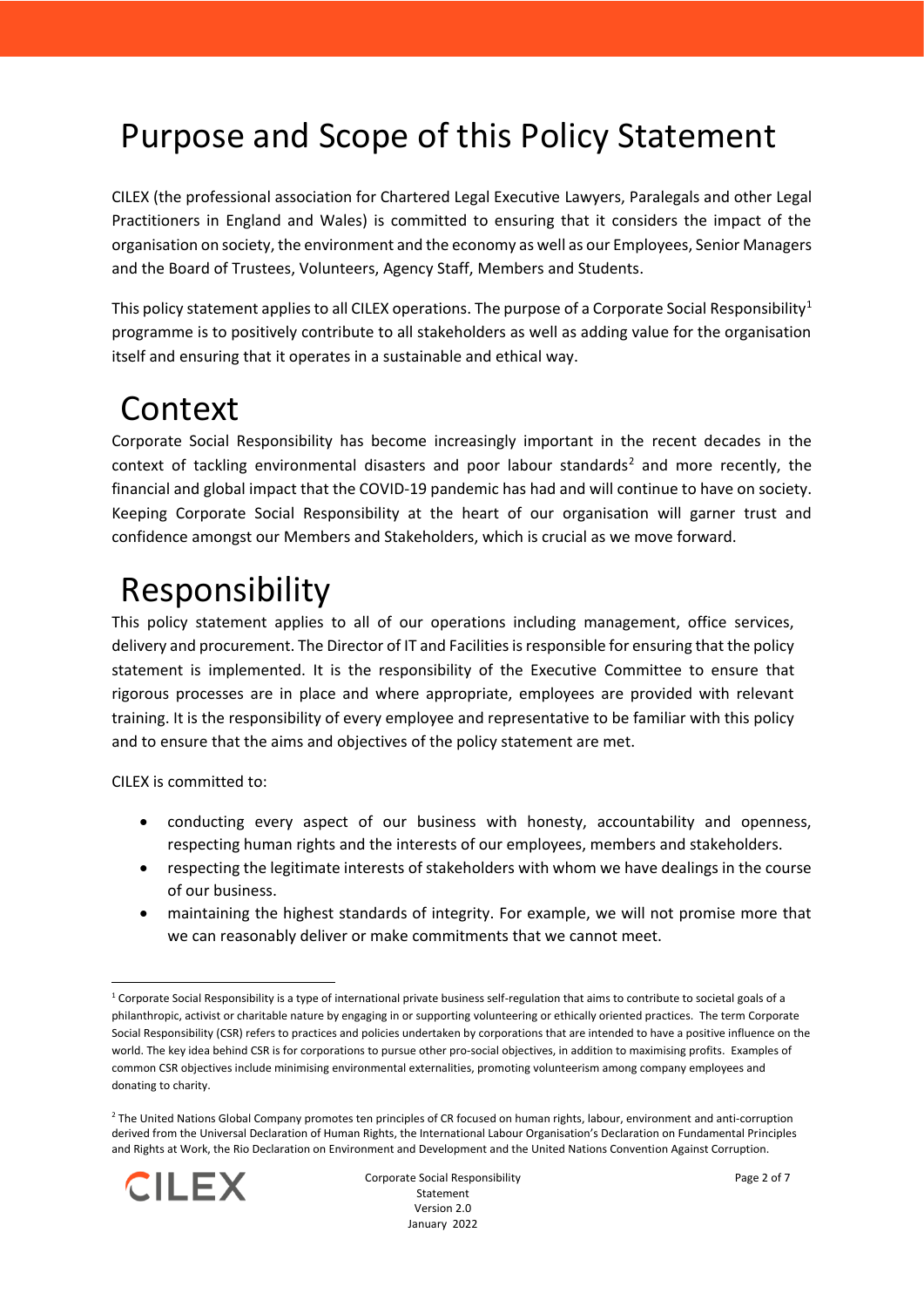• Acting in a socially and environmentally responsible manner and promoting sustainable development, where possible.

Our focus areas are:

- Co-operating with our immediate community.
- To consider the environmental impacts of our products and to continually reduce the environmental impact through our sourcing of raw materials.
- To integrate sustainability considerations into our business decisions.
- To ensure that all staff are fully aware of our Sustainability commitment and are committed to implementing and improving it.
- To comply with and exceed where practicable, all applicable legislation, regulations and codes of practice.
- Engagement with members and staff and reacting in a positive and proactive manner.
- Investing for the long term through assessment, training and development.
- Acting as a responsible employer.
- Maintaining effective Health and Safety Management Systems.
- Working towards eventually gaining ISO accreditation in relation to Quality Management (ISO 9001) and Environmental Management Systems (ISO 14001).

# <span id="page-2-0"></span>What is CILEX currently doing to show its dedication to Corporate Social Responsibility?

### CILEX Foundation – Scholarship and Bursary

The CILEX Foundation is the Associated Charity representing Members of the Chartered Institute of Legal Executives (CILEX). We aim to support aspiring and experienced CILEX Lawyers to achieve their full potential. This can be through support with their academic journey, help if they face unexpected hardship, which might otherwise interrupt their work or studies and encouraging the broadening of their career development opportunities.

#### CILEX Pro Bono

We actively encourage all CILEX professionals and other legal professionals to participate with Pro Bono legal services where possible and to facilitate this we have promoted the events throughout National Pro Bono Weeks that are held annually. These events encourage CILEX members with an interest in Pro Bono work to network and engage with other like-minded professionals across the sector.

### Justice Week

Justice Week exists in order to improve the ability of the public to access justice and has the following specific objectives:



Corporate Social Responsibility Statement Version 2.0 January 2022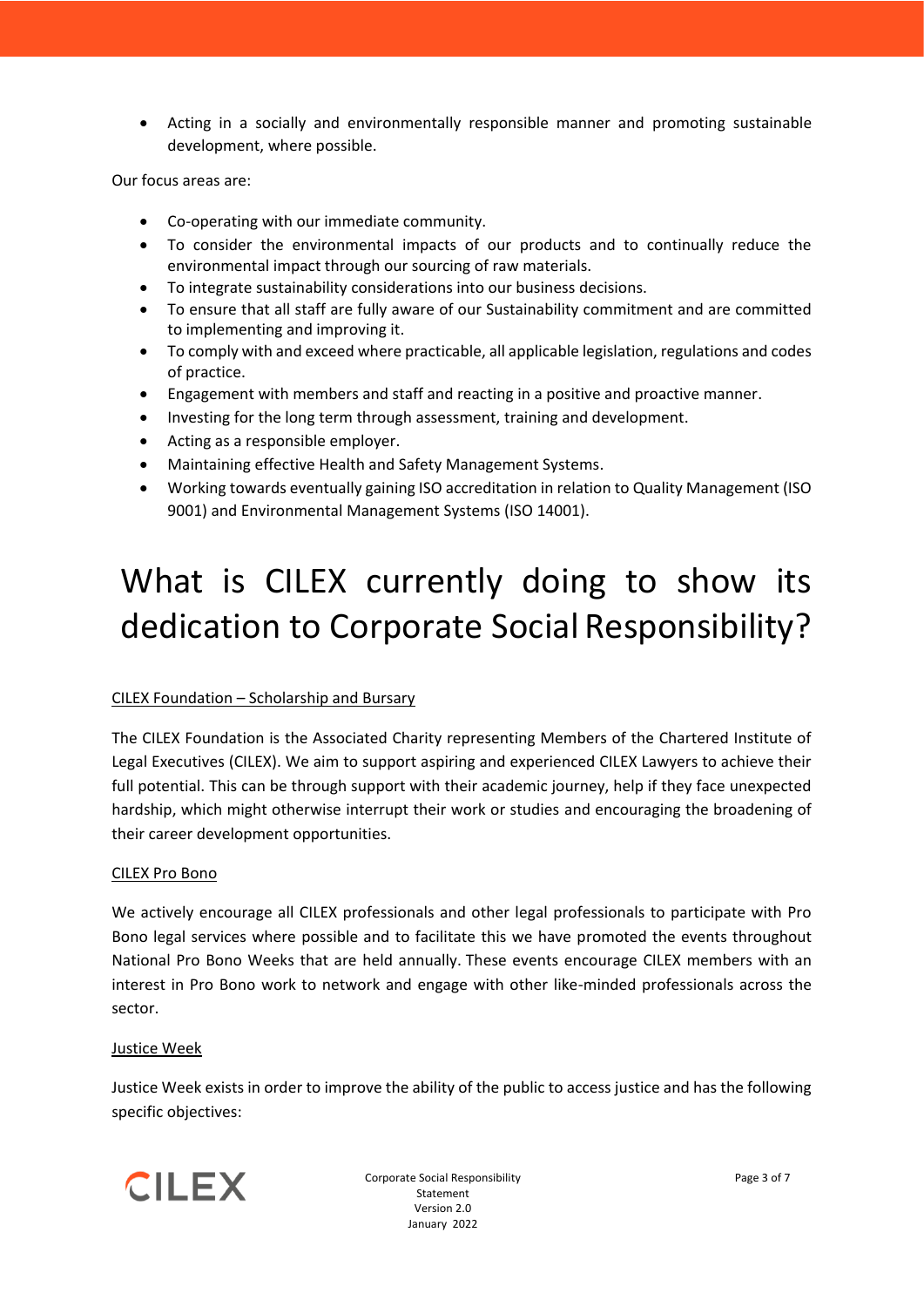- build public support and understanding for the rule of law and justice;
- increase public understanding of the role of government in the justice system; and
- identify and secure support for actions, which could improve justice.

#### Equality, Diversity & Inclusion

At CILEX we are passionate about fair and equal treatment and we believe that everyone should have the opportunity to fulfil their potential - our Members, our Staff and our Stakeholders.

The legal profession has a responsibility to ensure all are equal under the law, that everyone in our society has access to justice and that there is no place for prejudice of any kind. We adhere to the Equality Act 2010.

CILEX has one of the most diverse memberships in the legal sector<sup>3</sup> enabled by our learning delivery that creates outstanding legal professionals, but we recognise that we must and want to do more.

Particularly, we have reflected that we have a duty to be more assertive on issues about Equality, Diversity and Inclusion and do all we can to locate, challenge and fight discrimination for and on behalf of our members.

As such, we commit to the following actions:

- CILEX will consult its membership on an annual basis to hear differing perspectives from all our members who face discrimination and prejudice in the workplace. In particular, this work will allow us to understand how issues may be disproportionately affecting groups within our membership and to specifically measure the impact of barriers to inclusion affecting our BAME members.
- CILEX will launch an annual scholarship programme aimed at encouraging applications to the CILEX Law School from people who face diversity barriers to achieve their potential, reinforcing our commitment of promoting inclusivity and accessibility to the law, wherever and however it presents itself. We will be working with our charity The CILEX Foundation to administer this through them.

#### Wellbeing

Social value is a key driver for business and considers things like happiness, health, wellbeing and empowerment. This concept goes way beyond Corporate Social Responsibility as it drives the core business, rather than complimenting it as a rudimentary element.

There are various services and benefits available to CILEX Members and Staff with a great emphasis placed on wellbeing and mental health including:

• Access to Law Care - a free confidential advisory service offering information and support to those with mental health and wellbeing problems.

<sup>3</sup> EDI Report (Reported Only) 2021.12 – of members who provided their gender information to CILEX 76% are female, of members who provided their ethnicity information to CILEX 15% are from an ethnic minority background and of members who provided their sexual orientation information to CILEX 3% identify as LGBTQA+..

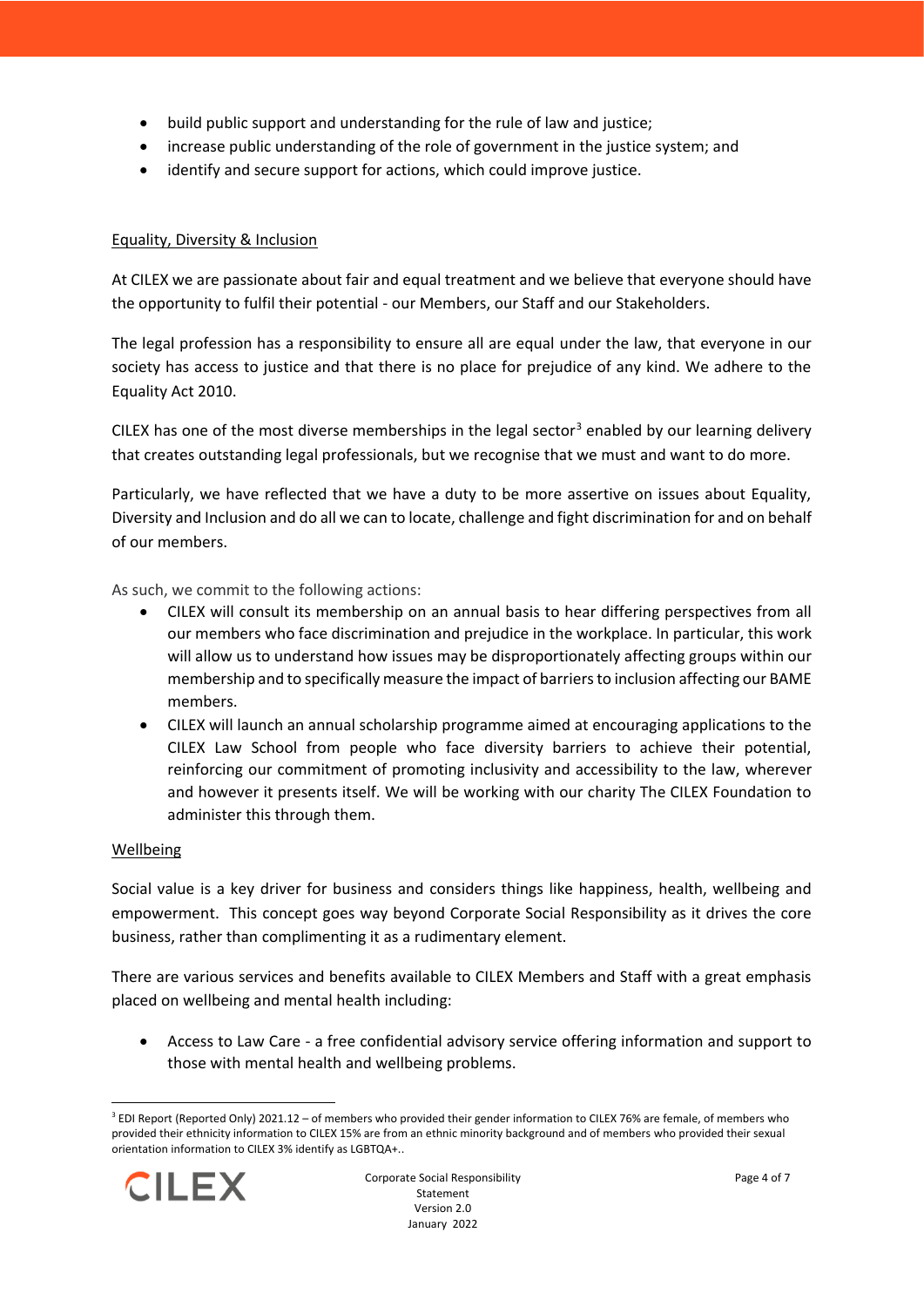• Specialist Reference Groups - CILEX operates a series of virtual specialist reference groups to assist us in representing our members' interests. These groups are free for members to join and cover both protected characteristics and various practice areas.

### <span id="page-4-0"></span>New Ways of Working into the Future

As we are emerging from the initial response to COVID-19, CILEX is taking this as an opportunity to reflect on how the pandemic has changed our working environments.

The outcome includes:

- A permanent move to remote working: This brings potential long-term benefits, like the opportunity for greater flexibility, autonomy and work/life balance for employees and an increase in talent mobility, as a result of nationwide recruitment.
- Remote working removes the necessity for the daily commute and attending meetings in person, which in turn helps to reduce fuel consumption and greenhouse gas emissions, improves air quality and contributes to the government's Clean Air Strategy 2019 (Clean Air Strategy 2019 - GOV.UK [\(www.gov.uk\)\)](http://www.gov.uk)/).
- An improvement in sustainability due to reduction in paper, plastic, energy and water consumption and other office consumables. By allowing employees to work remotely, employers can cut down on everything from printer paper to the use of plastic. Remote workers typically create less waste during their workday preferring to use email, digital tools for messaging and online video conferencing for both internal and external meetings. Documents are also transferred electronically cutting down on the requirement for printing. There are also options for electronic notetaking such as using MS OneNote (instead of using paper or notebooks) and MS Stream in conjunction with MS Teams can be used to produce an electronic copy of a recorded meeting transcript.
- A focus on Health and Wellbeing: Health, Safety and Wellbeing have been paramount during COVID-19. New practices and workplace Health and Safety procedures have been put in place. The pandemic has also highlighted the need to focus on mental wellbeing, which CILEX is very active in promoting and nurturing with a variety of additional internal initiatives, including the availability of Virtual GP's, regular check-ins regarding wellbeing, Mental Health Champions/First Aiders and a Wellbeing Policy.
- These changes were driven by crisis and were swiftly implemented. CILEX has learnt lessons from the challenges presented and are determined to carry these lessons moving forward, in order to maintain and build upon the benefits.

# <span id="page-4-1"></span>Legal Framework

This statement takes into account the following relevant legislation:

- Working Time (Amendment) Regulations 2001
- Race Relations Act 1976 (Statutory Duties) Order 2001
- Maternity and Parental Leave (Amendment) Regulations 2001
- Employment Act 2002



Corporate Social Responsibility Statement Version 2.0 January 2022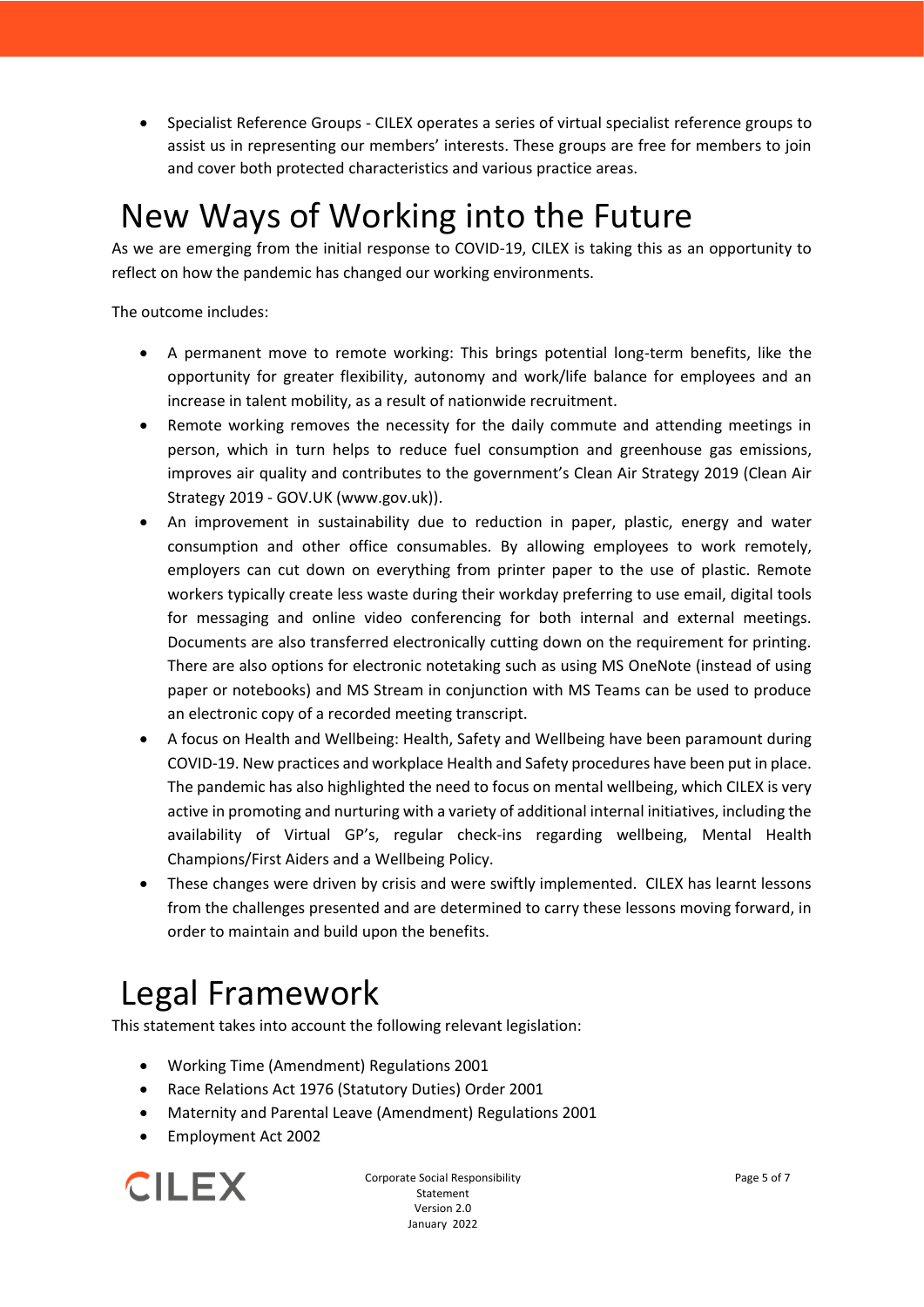- Health and Safety at Work, etc. Act 1974
- Companies Act 2006 (among other things, this states that Directors need to understand the environmental and community impacts of their business operations)
- The Bribery Act 2010
- Equality Act 2010
- The Modern Slavery Act 2015
- Environmental Protection Act 1990
- Climate Change Act 2008

### <span id="page-5-0"></span>Supporting Documents

This policy statement should be read alongside the following organisational policies, procedures, guidance and other related documents:

Anti-Bribery & Corruption Anti-Money Laundering Appointment of Consultants Bullying and Harassment Business Continuity Planning Conflict of Interest Contractor Management Equality, Diversity and Inclusion Fraud Gifts and Hospitality Grievance and Malpractice Health and Safety Modern Slavery Procurement Recruitment and Selection Safeguarding Whistleblowing Policy

### <span id="page-5-1"></span>Useful Contacts:

Business in the Community - [www.bitc.org.uk](http://www.bitc.org.uk/) [Institute of Corporate Responsibility & Sustainability | ICRS](https://icrs.info/) Institute of Business Ethics – [www.ibe.org.uk](http://www.ibe.org.uk/) Mind - [www.mind.org.uk](http://www.mind.org.uk/)



Corporate Social Responsibility Statement Version 2.0 January 2022